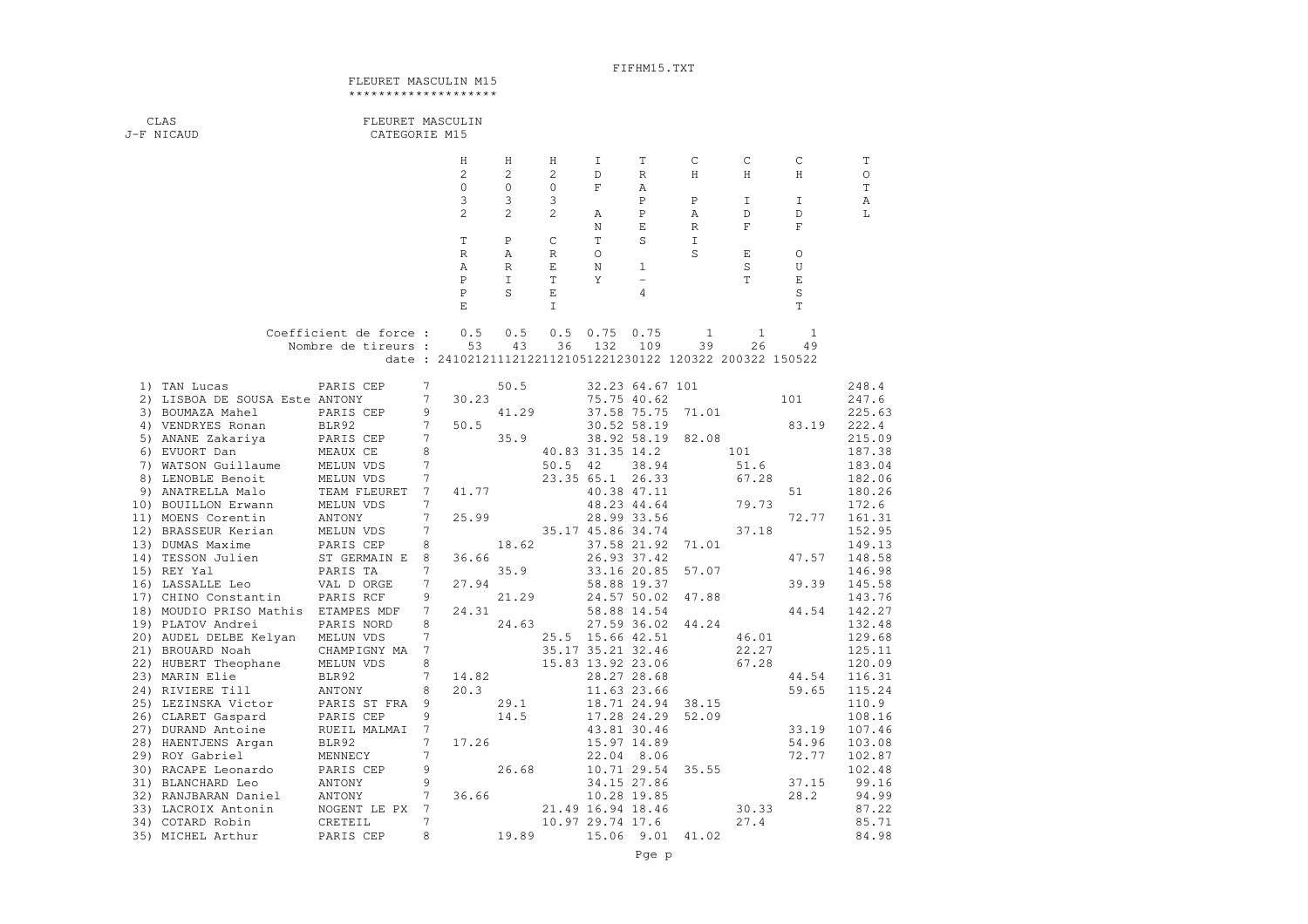|                                                                                                                                                                                                                                                      |                            |                 |                                              |                                                                                                          |                  |               | FIFHM15.TXT                                                                                                                                                                                          |                                                           |       |       |                |
|------------------------------------------------------------------------------------------------------------------------------------------------------------------------------------------------------------------------------------------------------|----------------------------|-----------------|----------------------------------------------|----------------------------------------------------------------------------------------------------------|------------------|---------------|------------------------------------------------------------------------------------------------------------------------------------------------------------------------------------------------------|-----------------------------------------------------------|-------|-------|----------------|
| 36) SABLIERE Baptiste                                                                                                                                                                                                                                | PARIS ST FRA 7             |                 |                                              | 15.42                                                                                                    |                  |               |                                                                                                                                                                                                      | 19.88 25.62 23.67                                         |       |       | 84.59          |
| 37) BELISSA Simon                                                                                                                                                                                                                                    | MEAUX CE                   | 10              | $15.42$<br>17.04 14.2 11.69<br>$25.71$ 10.03 |                                                                                                          |                  |               |                                                                                                                                                                                                      |                                                           | 41.27 |       | 84.2           |
| 38) ROBINET Lucas                                                                                                                                                                                                                                    | ANTONY                     | 9               | 12.77                                        |                                                                                                          |                  |               | 25.71 10.03                                                                                                                                                                                          |                                                           |       | 35.09 | 83.6           |
| 39) ROBINET Samuel                                                                                                                                                                                                                                   | ANTONY                     | 9               | 16.4                                         |                                                                                                          |                  |               | 26.31 7.16                                                                                                                                                                                           |                                                           |       | 29.76 | 79.63          |
| 40) LUTON Silouane                                                                                                                                                                                                                                   | PARIS SUFFRE               | $7\phantom{.0}$ |                                              | 16.4                                                                                                     |                  |               |                                                                                                                                                                                                      | 21.58 12.28 28.96                                         |       |       | 79.22          |
| 41) LATIL Maxime                                                                                                                                                                                                                                     | ANTONY                     | 8               | 21.5                                         |                                                                                                          |                  |               | 23.51 31.42                                                                                                                                                                                          |                                                           |       |       | 76.43          |
| 42) KYRIACO Alexandre PARIS CEP                                                                                                                                                                                                                      |                            | 7               |                                              | 22.86                                                                                                    |                  | 51.03         |                                                                                                                                                                                                      |                                                           |       |       | 73.89          |
| 43) NGUYEN QUANG Sacha VINCENNES CE                                                                                                                                                                                                                  |                            | 7               |                                              |                                                                                                          |                  |               |                                                                                                                                                                                                      | $14.71$ $11.4$ $13.21$ $33.56$<br>$24.57$ $15.62$ $33.56$ |       |       | 72.88          |
| 44) BOUTERUCHE Nathan                                                                                                                                                                                                                                | SEVRES JE                  | $7\overline{ }$ |                                              |                                                                                                          |                  |               | 24.57 15.62                                                                                                                                                                                          |                                                           |       | 31.42 | 71.61          |
| 45) NGUYEN-MARTINET Liam BLR92                                                                                                                                                                                                                       |                            | 7               |                                              |                                                                                                          |                  |               | 27.08                                                                                                                                                                                                |                                                           |       | 20.43 | 70.34          |
| 46) LORENZI CHAUSSADE Wi VERSAILLES                                                                                                                                                                                                                  |                            | 7               |                                              | 22.83<br>12.16                                                                                           |                  |               | 21.14 10.84                                                                                                                                                                                          |                                                           |       | 25.34 | 69.48          |
| 47) RARANG Denver-Marius PARIS SUFFRE                                                                                                                                                                                                                |                            | 8               |                                              | 17.47                                                                                                    |                  | 14.48         | 3.29                                                                                                                                                                                                 | 33.17                                                     |       |       | 68.41          |
| 48) VOLPEL Roman                                                                                                                                                                                                                                     | PARIS CEP                  | 9               |                                              | 11.36                                                                                                    |                  |               | 17.62 11.98                                                                                                                                                                                          | 27.08                                                     |       |       | 68.04          |
| 49) ZUK Jean Paul                                                                                                                                                                                                                                    | PARIS ESC                  | 8               |                                              | 10.03                                                                                                    |                  |               | 13.12 8.77                                                                                                                                                                                           | 30.99                                                     |       |       | 62.91          |
| 50) GIBERGUES Philippe ST GERMAIN E                                                                                                                                                                                                                  |                            | 7               |                                              | 11.57                                                                                                    |                  |               | 23.06                                                                                                                                                                                                |                                                           |       | 26.73 | 61.36          |
| 51) GOGDET Lucio                                                                                                                                                                                                                                     |                            | 7               |                                              |                                                                                                          |                  |               | 16.61 18.02                                                                                                                                                                                          |                                                           |       | 24.02 | 58.65          |
| 52) PAGES Esteban                                                                                                                                                                                                                                    | ST GERMAIN E<br>PARIS NORD | 9               |                                              | 13.64                                                                                                    |                  |               | 9.03 17.18 17.9                                                                                                                                                                                      |                                                           |       |       | 57.75          |
|                                                                                                                                                                                                                                                      |                            | 8               | 19.21                                        |                                                                                                          |                  |               | $9.43$ $9.77$                                                                                                                                                                                        |                                                           |       | 16.31 | 54.72          |
|                                                                                                                                                                                                                                                      |                            | 8               |                                              |                                                                                                          | 12.72 17.98 14.2 |               |                                                                                                                                                                                                      |                                                           | 9.05  |       | 53.95          |
| 53) GUO Zhanyi<br>TRAPPES EC<br>54) TORLET Nino<br>55) WOUSSEN Noa<br>56) CZERNICH Colin<br>56) CZERNICH Colin<br>57) LAYANI Ilan<br>58) BROZZI Corentin<br>59) BRETAUDEAU Robin<br>59) BRETAUDEAU Robin<br>59) BRETAUDEAU Robin<br>59) BRETAUDEAU R |                            | 8               |                                              | 9.96                                                                                                     |                  |               | 15.36 8.53                                                                                                                                                                                           |                                                           | 25.32 | 18.29 | 52.14          |
|                                                                                                                                                                                                                                                      |                            | $\overline{7}$  |                                              | 9.41                                                                                                     |                  |               | 7.51 9.26                                                                                                                                                                                            |                                                           |       |       | 51.5           |
|                                                                                                                                                                                                                                                      |                            | 7               |                                              |                                                                                                          |                  |               |                                                                                                                                                                                                      |                                                           | 24.73 |       | 50.93          |
|                                                                                                                                                                                                                                                      |                            | 10              |                                              |                                                                                                          |                  |               |                                                                                                                                                                                                      |                                                           | 14.04 |       | 49.28          |
|                                                                                                                                                                                                                                                      |                            | 8               |                                              |                                                                                                          |                  |               |                                                                                                                                                                                                      |                                                           | 10.63 |       | 49.23          |
| 60) BONOMO Aurel                                                                                                                                                                                                                                     | MEAUX CE                   | 10              |                                              |                                                                                                          |                  |               |                                                                                                                                                                                                      |                                                           | 20    |       | 48.77          |
| 61) SALL Zackaria                                                                                                                                                                                                                                    | CHAMPIGNY MA 10            |                 |                                              |                                                                                                          |                  |               |                                                                                                                                                                                                      |                                                           |       |       | 47.59          |
| 62) FRANCO MARQUES Lucas VILLEMOMBLE                                                                                                                                                                                                                 |                            | 8               |                                              |                                                                                                          |                  |               |                                                                                                                                                                                                      |                                                           | 12.29 |       | 47.02          |
| 63) CARON Hugo                                                                                                                                                                                                                                       | BLR92                      | 9               |                                              |                                                                                                          |                  |               |                                                                                                                                                                                                      |                                                           |       | 5.58  | 46.84          |
| 64) PLASSON Clement                                                                                                                                                                                                                                  | SURESNES CE                | 7               |                                              |                                                                                                          |                  |               | 9.<br>9.42<br>7.37 9.<br>8.02 19.09 1.<br>6.16 22.52 18.91<br>11.81 12.36 10.56<br>9.2<br>14.77 8.29<br>10.49 20.3<br>9.5<br>11.17 7.<br>13.12 13.<br>16.19<br>10.49 20.3<br>10.14 20.3<br>13.12 13. | 13.14                                                     |       |       | 46.41          |
| 65) VALENTIN-KIBLUT Loui ANTONY                                                                                                                                                                                                                      |                            | 9               |                                              |                                                                                                          |                  |               |                                                                                                                                                                                                      |                                                           |       | 22.77 | 45.7           |
| 66) MURAWJOW Victor                                                                                                                                                                                                                                  | PARIS ST FRA               | 8               |                                              |                                                                                                          |                  |               |                                                                                                                                                                                                      |                                                           |       |       | 44.53          |
| 67) VUILLEMIN Paul                                                                                                                                                                                                                                   | ANTONY                     | 9               |                                              |                                                                                                          |                  |               |                                                                                                                                                                                                      |                                                           |       | 8.22  | 43.54          |
| 68) DESJOURS Eloi                                                                                                                                                                                                                                    | PARIS TA                   | 8               |                                              | 6.69                                                                                                     |                  |               | 16                                                                                                                                                                                                   | 20.63                                                     |       |       | 43.32          |
| 69) BAROUDI-BARBOT Liam MENUCOURT EC                                                                                                                                                                                                                 |                            | 8               | 7.25                                         |                                                                                                          |                  | 6.46          | 7.6                                                                                                                                                                                                  |                                                           |       | 21.58 | 42.89          |
| 70) BOUCHE Matthias                                                                                                                                                                                                                                  | VILLEMOMBLE                | 7               |                                              |                                                                                                          |                  | 8.7 18.34     | 6.94                                                                                                                                                                                                 |                                                           |       | 7.56  | 41.54          |
| 71) HEINTZ-LADRIERE Laza PARIS ST FRA                                                                                                                                                                                                                |                            | 9               |                                              | 7.19                                                                                                     |                  |               | 8.06 4.17                                                                                                                                                                                            | 22.1                                                      |       |       | 41.52          |
| 72) GOURDAIN Paul                                                                                                                                                                                                                                    | VERSAILLES                 | 7               | 3.43                                         |                                                                                                          |                  |               | 20.71 16.38                                                                                                                                                                                          |                                                           |       |       | 40.52          |
| 73) LEPAROUX Jean                                                                                                                                                                                                                                    | PARIS SUFFRE               | 8               |                                              | 8.82                                                                                                     |                  |               | 8.44 5.9                                                                                                                                                                                             | 15.41                                                     |       |       | 38.57          |
| 74) CORTINOVIS Gaspard ANTONY                                                                                                                                                                                                                        |                            | 8               |                                              |                                                                                                          |                  |               | $5.03$<br>$5.73$<br>$19.84$<br>$6.98$<br>$3.99$<br>$19.84$<br>$6.98$<br>$3.99$<br>$10.11$<br>$3.81$                                                                                                  |                                                           |       | 9.65  | 38.57          |
| 75) HERICOTTE Swann                                                                                                                                                                                                                                  | COURBEVOIE                 | $\overline{7}$  |                                              |                                                                                                          |                  |               |                                                                                                                                                                                                      |                                                           |       | 4.36  | 37.49          |
| 76) BERNARD GOMES Guilla CHAMPIGNY MA 8                                                                                                                                                                                                              |                            |                 |                                              |                                                                                                          |                  |               |                                                                                                                                                                                                      |                                                           | 6.13  |       | 36.94          |
| 77) BOYET Bastien                                                                                                                                                                                                                                    | MENNECY                    | $\overline{7}$  | 9.47                                         |                                                                                                          |                  | 12.11         | 3.81                                                                                                                                                                                                 |                                                           |       | 10.39 | 35.78          |
| 78) GRILLON Maxime                                                                                                                                                                                                                                   | VAL D ORGE<br>ANTONY       | 8               | 8.54                                         |                                                                                                          |                  | 4.56          | 5.7                                                                                                                                                                                                  |                                                           |       | 15.38 | 34.18          |
| 79) GUILLOU Ambroise                                                                                                                                                                                                                                 |                            | 7               | 8.09                                         |                                                                                                          |                  | 9.64          | 3.12                                                                                                                                                                                                 |                                                           |       | 12.76 | 33.61          |
| 80) TESSIER Liam                                                                                                                                                                                                                                     | SEVRES JE                  | 7               |                                              |                                                                                                          |                  | 19.48 13.53   |                                                                                                                                                                                                      |                                                           |       |       | 33.01          |
| 81) LE GOASCOZ Eliott                                                                                                                                                                                                                                | LE PECQ US                 | 7               | 2.84                                         |                                                                                                          |                  | 23            | 6.52                                                                                                                                                                                                 |                                                           |       |       | 32.36          |
| 82) ALEXANDRE Maxime                                                                                                                                                                                                                                 | PARIS NORD                 | 8               |                                              | 4.02                                                                                                     |                  |               |                                                                                                                                                                                                      | 6.98 10.29 11.04                                          |       |       | 32.33          |
| 83) MAILLOT Vincent                                                                                                                                                                                                                                  | BOIS COLOMBE               | 7               |                                              |                                                                                                          |                  | 20.29 11.4    |                                                                                                                                                                                                      |                                                           |       |       | 31.69          |
| 84) CAVAGNE Leandre                                                                                                                                                                                                                                  | LE PERREUX                 | 8               |                                              |                                                                                                          | $6.75 \quad 3$   |               | 3.64                                                                                                                                                                                                 |                                                           | 17.88 |       | 31.27          |
| 85) HURLEY Alexandre                                                                                                                                                                                                                                 | VAL D ORGE                 | 7               | 11.01                                        |                                                                                                          |                  |               |                                                                                                                                                                                                      |                                                           |       | 19.34 | 30.35          |
| 86) GOUZIK Theodore                                                                                                                                                                                                                                  | PARIS CEFC                 | 7               |                                              | 5.74                                                                                                     |                  |               | 13.65 2.78                                                                                                                                                                                           | 8.16                                                      |       |       | 30.33          |
| 87) SAINT AIME Clement ETAMPES MDF                                                                                                                                                                                                                   |                            | 7               | 14.1                                         |                                                                                                          |                  | $10.06$ $6.1$ |                                                                                                                                                                                                      |                                                           |       |       | 30.26          |
| 88) BLANC Thibault                                                                                                                                                                                                                                   | MELUN VDS                  | 8               |                                              |                                                                                                          | 28.04            |               |                                                                                                                                                                                                      |                                                           |       |       | 28.04          |
| 89) LABAT Antoine                                                                                                                                                                                                                                    | PARIS NORD                 | 9               |                                              | 4.85                                                                                                     |                  |               | 1.97                                                                                                                                                                                                 | 19.23                                                     |       |       | 26.05          |
| 90) FOURNIER Lucien                                                                                                                                                                                                                                  | BLR92                      | $7\overline{ }$ |                                              |                                                                                                          |                  | 25.13         |                                                                                                                                                                                                      |                                                           |       |       | 25.13          |
| 91) BELLEMIN-COMTE Alexa VILLE AVRAY                                                                                                                                                                                                                 |                            | 8<br>9          |                                              | $\begin{array}{cccc} 25.13 \\ 10.48 \end{array}$ $\begin{array}{cccc} 25.13 \\ 7.88 \\ 2.59 \end{array}$ |                  | 7.88          | 6.31<br>2.45                                                                                                                                                                                         |                                                           |       |       | 24.67          |
| 92) AVELINE Theo                                                                                                                                                                                                                                     | MEAUX CE                   | 9               | 6.2                                          |                                                                                                          |                  | 1.83          | 2.45                                                                                                                                                                                                 | 12.07                                                     | 15.9  |       | 24.49<br>22.55 |
| 93) DE LAUZON Augustin PARIS ST FRA                                                                                                                                                                                                                  |                            |                 |                                              |                                                                                                          |                  |               |                                                                                                                                                                                                      |                                                           |       |       |                |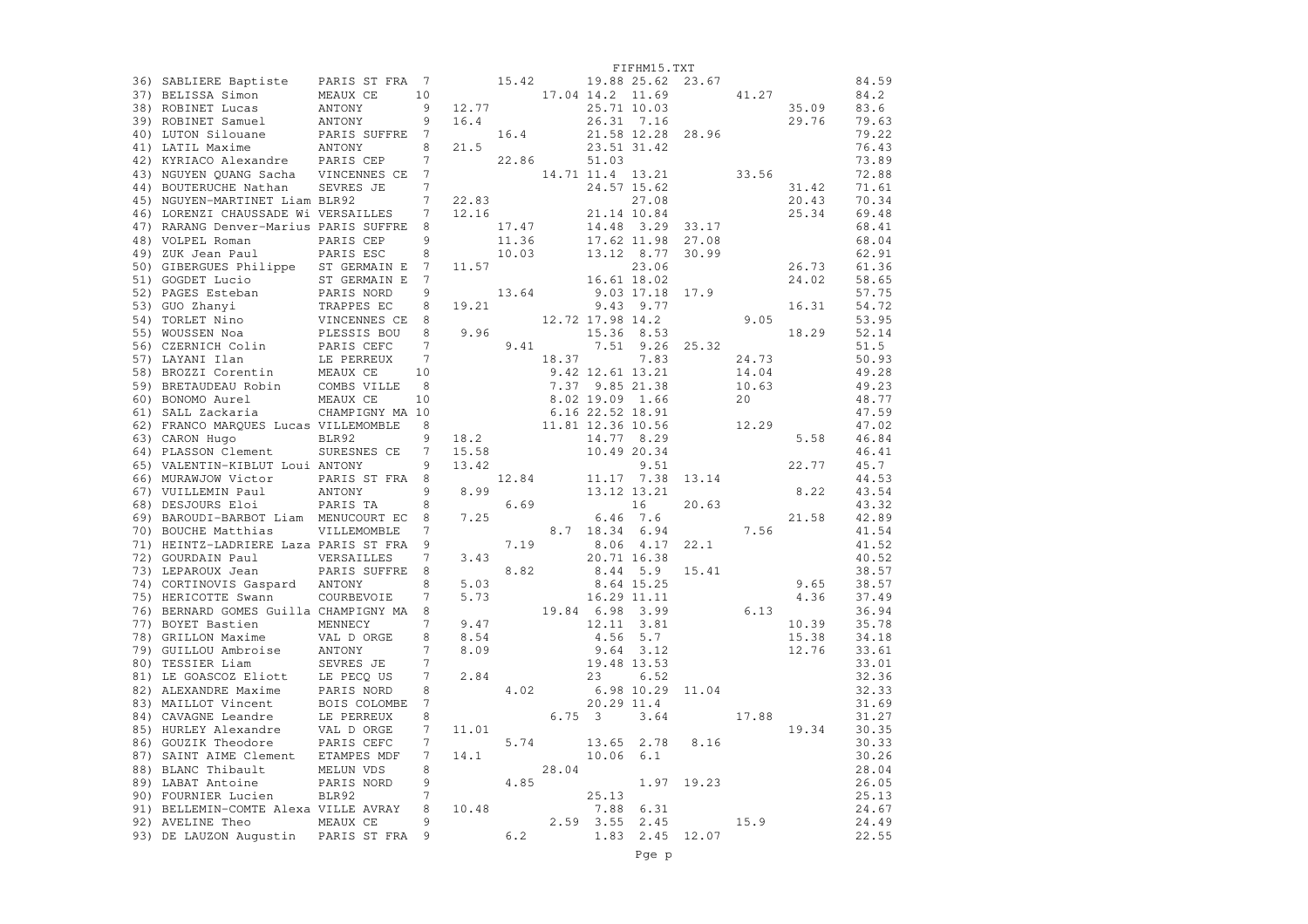|                                          |                      |                |      |       |                       |                     | FIFHM15.TXT |       |      |                |              |
|------------------------------------------|----------------------|----------------|------|-------|-----------------------|---------------------|-------------|-------|------|----------------|--------------|
| 94) ROCHELLE Arthur                      | TRAPPES EC           | 10             | 6.85 |       |                       | 5.48                | 3.12        |       |      | 6.21           | 21.66        |
| 95) SIMOES Lucas                         | PARIS CEP            | 10             |      |       |                       | 7.33                |             | 14.25 |      |                | 21.58        |
| 96) MARTIN Gaspard                       | ST GERMAIN E         | 9              | 4.36 |       |                       |                     | 5.11        |       |      | 11.95          | 21.42        |
| 97) GROUSSIN Benjamin                    | PARIS CEFC           | 7              |      | 12.08 |                       |                     | 4.35        | 4.75  |      |                | 21.18        |
| 98) FRIHA YAHIAOUI Mahdi ANTONY          |                      | 10             | 7.67 |       |                       |                     | 4.54        |       |      | 8.92           | 21.13        |
| 99) FRAYSSINIER Augustin RAMBOUILLET     |                      | 8              |      |       |                       | 6.13                |             |       |      | 14.48          | 20.61        |
| 100) CHAMPFRAULT Mathias CRETEIL         |                      | 9              |      |       | 13.68                 |                     | 6.73        |       |      |                | 20.41        |
| 101) RAVEL Thomas                        | PARIS EP15           | 7              |      | 7.71  |                       |                     | 1.46 2.13   | 9.09  |      |                | 20.39        |
| 102) BOTZ Maximilien                     | PARIS NORD           | 7              |      |       |                       |                     | 2.87 16.78  |       |      |                | 19.65        |
| 103) GAUDUCHEAU Raphael RAMBOUILLET      |                      | 8              | 6.09 |       |                       | 5.8                 | 2.61        |       |      | 4.96           | 19.46        |
| 104) WANG Alexandre                      | PARIS ESC            | 9              |      |       |                       | 2.73                |             | 16.63 |      |                | 19.36        |
| 105) HOUDELETTE Jules                    | MENUCOURT EC         | 8              | 3.73 |       |                       | 9.23                | 5.5         |       |      |                | 18.46        |
| 106) BREARD Marius                       | PARIS CEP            | 10             |      | 10.68 |                       | 7.15                |             |       |      |                | 17.83        |
| 107) BENAOUADI-LEROY Louk VELIZY CE      |                      | 8              |      |       |                       | 6.63                |             |       |      | 11.16          | 17.79        |
| 108) BOUGON Pierre-Louis VERSAILLES      |                      | 8              | 5.37 |       |                       | 8.83                | 3.46        |       |      |                | 17.66        |
| 109) MAUMY Arsene                        | PARIS TA             | 7              |      |       |                       | 1.96                | 5.3         | 10.04 |      |                | 17.3         |
| 110) MORENO BOIVIN Gabrie ST GERMAIN E   |                      | 9              |      |       |                       |                     |             |       |      | 17.28          | 17.28        |
| 111) COBAC Pierre-Yves                   | VILLEMOMBLE          | $\overline{7}$ |      |       |                       | 11.87               |             |       | 4.76 |                | 16.63        |
| 112) LUO Yigin                           | CRETEIL              | 9              |      |       | $10.17$ <sup>11</sup> |                     | 5.11        |       |      |                | 15.28        |
| 113) VLASSOV Michel                      | ST CLOUD             | $\overline{7}$ |      |       |                       | 10.94               |             |       |      | 3.77           | 14.71        |
| 114) ALLEMANDI Sohan                     | YERRES               | 9              |      |       |                       |                     |             |       |      | 14.48          | 14.48        |
| 115) ELISABETH Florian                   | ST GERMAIN E         | 7              | 6.47 |       |                       |                     |             |       |      | 7.53           | 14           |
| 116) GROS Antoine                        | VELIZY CE            | 8              | 4.69 |       |                       | 5.8                 |             |       |      | 3.19           | 13.68        |
| 117) DUNAND Matisse                      | BOIS COLOMBE         | 7              |      |       |                       | 13.38               |             |       |      |                | 13.38        |
| 118) JAMOUSSI Nael                       | SURESNES CE          | 8              |      |       |                       | 6.3                 |             |       |      | 6.87           | 13.17        |
| 119) ROYER Flavien                       | COULOMMIERS          | 9              |      |       |                       | 5.59 1.59           | 4.73        |       |      |                | 11.91        |
| 120) DUSSEAUX Alexandre                  | PARIS SCUF           | 9              |      |       |                       | 4.86                |             | 6.4   |      |                | 11.26        |
| 121) COUVE DE MURVILLE St PARIS RCF      |                      | 7              |      | 2.86  |                       | 2.47                |             | 5.56  |      |                | 10.89        |
| 122) THIMANN Victor                      | VILLE AVRAY          | 7              |      |       |                       | 5.96                |             |       |      | 3.19           | 9.15         |
| 123) LIEDOT Raphael                      | PARIS NORD           | 8              |      | 3.24  |                       | 1.71                | 0.75        | 3.18  |      |                | 8.88         |
| 124) MAISONNEUVE Charles SURESNES CE     |                      | 8              | 0.98 |       |                       | 7.69                |             |       |      |                | 8.67         |
| 125) CELATI Angelo                       | PARIS TA             | 7              |      | 8.25  |                       |                     |             |       |      |                | 8.25         |
| 126) HOFFMANN Maxime                     | TRAPPES EC           | 9              |      |       |                       | 8.25                |             |       |      |                | 8.25         |
| 127) GUITELMAN Killian COULOMMIERS       |                      | 8              |      |       |                       | $3.04$ $3.14$       | 1.5         |       |      |                | 7.68         |
| 128) BIMBENET Alban                      | PARIS NORD           | 8              |      |       |                       |                     |             | 7.27  |      |                | 7.27         |
| 129) LACROIX Agostino PARIS SCUF         |                      | 8              |      |       | 5.29                  |                     | 1.05        |       |      |                | 6.34         |
| 130) SAYOURI Ahmed Taha BLR92            |                      | 8              | 4.04 |       |                       |                     |             |       |      | 1.53           | 5.57         |
| 131) PREVOSTO Mael                       | ANTONY               | 10             |      |       |                       | 5.32                |             |       |      |                | 5.32         |
| 132) URSENBACH Martin                    | CRETEIL              | 8              |      |       | 4.01                  |                     | 1.2         |       |      |                | 5.21         |
| 133) BOUVERESSE Celyan                   | ANTONY               | 8              | 0.5  |       |                       | 4.71                |             |       |      |                | 5.21         |
| 134) HANUS Amadeo                        | VILLE AVRAY          | 0              |      |       |                       | 5.17                |             |       |      |                | 5.17         |
| 135) BITOUN Joachim                      | PARIS NORD           | 8              |      | 1.13  |                       |                     |             | 3.95  |      |                | 5.08         |
| 136) HELBECQUE Victor                    | VINCENNES CE         | 7              |      |       | 5.04                  |                     |             |       |      |                | 5.04         |
| 137) HANTRAYE Simon                      | RUEIL MALMAI         | 8              |      |       |                       | 5.01                |             |       |      |                | 5.01         |
| 138) PORTMANN Mathieu                    | COULOMMIERS          | 9              |      |       | 1.71                  | 3.27                |             |       |      |                | 4.98         |
| 139) BRUCKERT VERDRY Raph RUEIL MALMAI   |                      | 7              | 1.75 |       |                       | 2.21                |             |       |      | $\overline{1}$ | 4.96         |
| 140) LACHKAR Elone                       | CRETEIL              | 7              |      |       | 3.52                  |                     | 1.35        |       |      |                | 4.87         |
| 141) MORFIN Jeremy                       | LE PECO US           | 7              | 2.28 |       |                       | 2.34                |             |       |      |                | 4.62         |
| 142) LISBOA DE SOUSA Rafa ANTONY         |                      | 10             |      |       |                       | 4.56                |             |       |      |                | 4.56         |
| 143) HEUILLARD Celestin                  | LE MEE CE            | 8              |      |       | 4.51                  |                     |             |       |      |                | 4.51         |
| 144) DE LA GUERONNIERE PA PARIS SUFFRE 8 |                      |                |      | 4.43  |                       |                     |             |       |      |                | 4.43         |
| 145) FOURDRINIER Enguerra ANTONY         |                      | $\mathbf 0$    |      |       |                       | 4.27                |             |       |      |                | 4.27         |
| 146) RAMANANARIVO Maharo ANTONY          |                      | 10             |      |       |                       | 4.12                |             |       |      |                | 4.12         |
| 147) BOURHIS Guillaume                   | ANTONY               | 10             |      |       |                       | 3.98                |             |       |      |                | 3.98         |
| 148) KERYJAOUEN Paul                     | ANTONY               | 10             |      |       |                       | 3.83<br>$2.14$ 0.75 |             |       |      |                | 3.83         |
| 149) LEVAUX Florian                      | COULOMMIERS          | 8<br>10        |      |       |                       | 3.69                | 0.9         |       |      |                | 3.79<br>3.69 |
| 150) LEPAUL Kenzo<br>151) JAPY Oscar     | ANTONY<br>PARIS SCUF | 7              |      | 3.62  |                       |                     |             |       |      |                | 3.62         |
|                                          |                      |                |      |       |                       |                     |             |       |      |                |              |